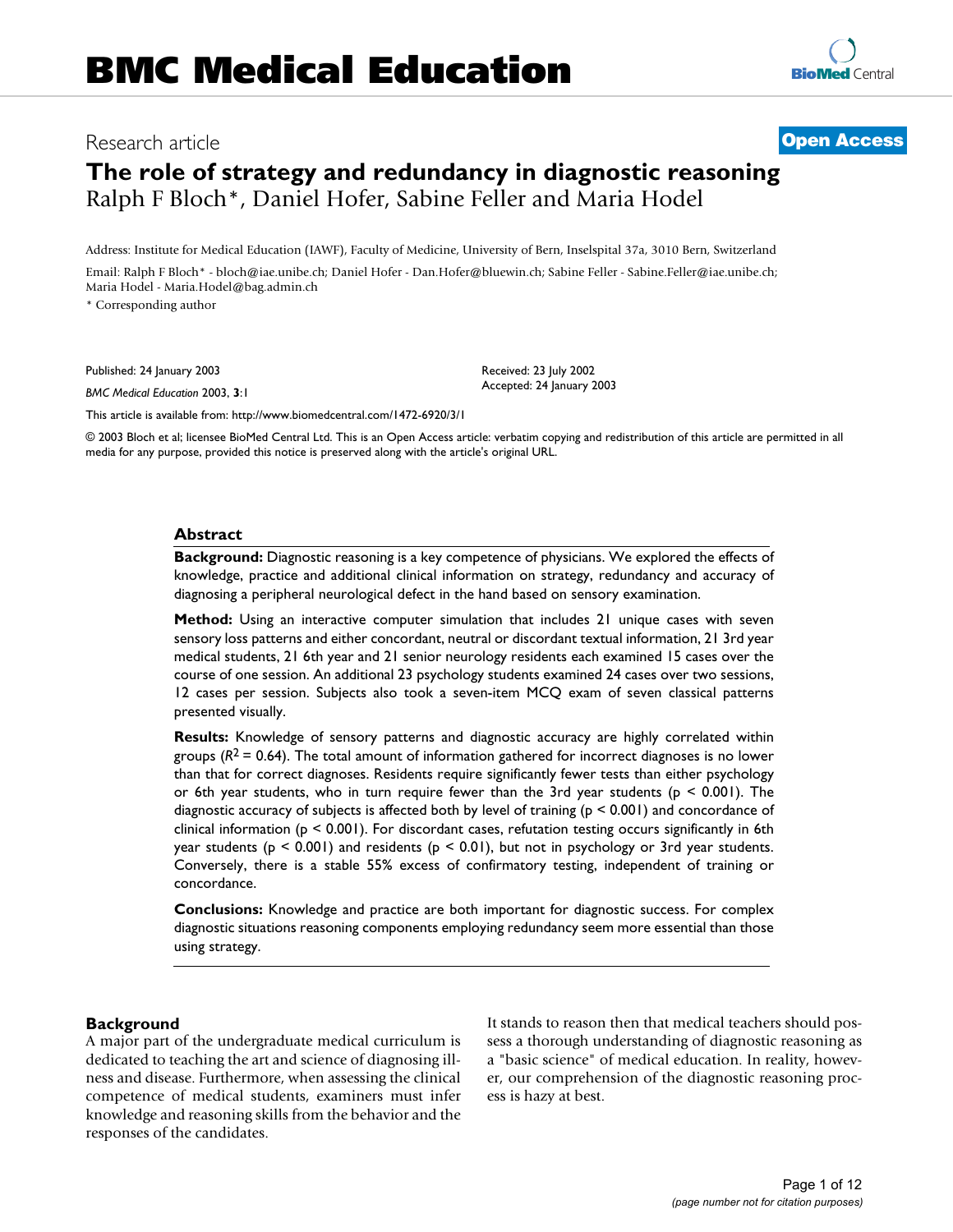| Subjects studied               | Experts [5], outstanding physicians [2], physicians-at-risk [6], "typical physicians" [7], learners [10]<br>with differing levels of expertise.        |
|--------------------------------|--------------------------------------------------------------------------------------------------------------------------------------------------------|
| Clinical information provided  | Sequential text fragments [8], x-rays [9,5], pictures [10] (e.g. dermatology [11], pathology), stand-<br>ardized patients [2], other simulations [12]. |
| Products of reasoning analyzed | Diagnostic success [13], items collected [4,14], recall [15,16], reflection, "thinking aloud", introspec-<br>tion $[5]$                                |

#### <span id="page-1-0"></span>**Table 1: Factors in empirical research on diagnostic reasoning.**

The present study attempts to explore diagnostic reasoning by analyzing detailed recorded data-gathering behavior of experimental subjects with different levels of expertise in a computer simulation of patients with neurological lesions of the peripheral nervous supply to the hand.

Serious reasoning research started in psychology [1] during the 1950s. It has taken another 20 years for diagnostic reasoning to become an area of empirical research in medicine [2,3]. At a time when pragmatic medical educators believed in the existence of generic problem-solving skills, diagnostic reasoning research reestablished the primacy of content specific knowledge [4].

Initially research evolved along two intertwined threads, which alternatively supported and confused each other: the reasoning by (medical) experts and the reasoning by computers. By now, these two fields of research have largely gone their separate ways.

Three factors (Table [1](#page-1-0).) have determined the type of experimental studies of diagnostic reasoning: Firstly the subjects studied, secondly the clinical information provided to subjects both by content and method, and thirdly the products of reasoning subjected to analysis.

This type of research is very labor intensive and, consequently, expensive. Thus it is difficult to collect sufficient data to reach adequate statistical power based on diagnostic success and process items alone. As a consequence, diagnostic reasoning research leans heavily on recall, introspection and reflection data [17]. It comes, therefore, as no surprise that the theories derived from this research tend towards models of semantic, analytical reasoning [18,19]. The literature is replete with a panoply of cognitive structures [20] – mainly semantic in nature – that are supposed to underlie diagnostic reasoning. The situation may be obscured further by the effect of social desirability bias, which may restrain experimental subjects from admitting to employing less than superlative reasoning strategies.

There is ample evidence [21,22] that analytical, semantic models alone do not fully explain diagnostic reasoning.

Research based primarily on semantic recall, introspection and reflection contains blind spots, when it comes to unconscious and implicit reasoning processes that are not based on semantic information. Methods focusing on such processes are thus required to look beyond semantic networks.

For further discussion, we define inference or inferential reasoning as: logical, algorithmic, mainly semantic, sequential, propositional, forward and/or backward directed, purposeful, open to reflection and introspection. In contrast, pattern recognition is: holographic, heuristic, mainly perceptual, parallel, redundant, unconscious, probabilistic and intuitive. Inferential reasoning is characterized by strategy, pattern recognition by redundancy.

By "strategy" we mean a purposeful sequence of tests, where the specifics of the next test are selected on the basis of previous tests such as to return maximum new information. "Redundancy" on the other hand expresses the number of tests that fail to provide any new information for inference.

A suitable experimental model should, therefore, involve a sufficient number of perceptual cues to allow for good statistical power. One such candidate is eye-movement scanning in the interpretation of histological slides or xrays. Unfortunately, the fact that the ocular axis is directed at a certain location on the image does not indicate, what is actually seen by the central visual field or that visual information is indeed being recorded and processed.

We have selected a simple deterministic computer simulation involving the (sensory) neurological examination of the peripheral nervous system in the hand. The collected sequence of responses and coordinates of each sensory stimulus allow statistical inference on the reasoning strategies, be they inferential or based on pattern recognition.

For this experiment we asked ourselves 5 questions:

1. How do subjects pick the specific locations on the hand to be tested (strategy)?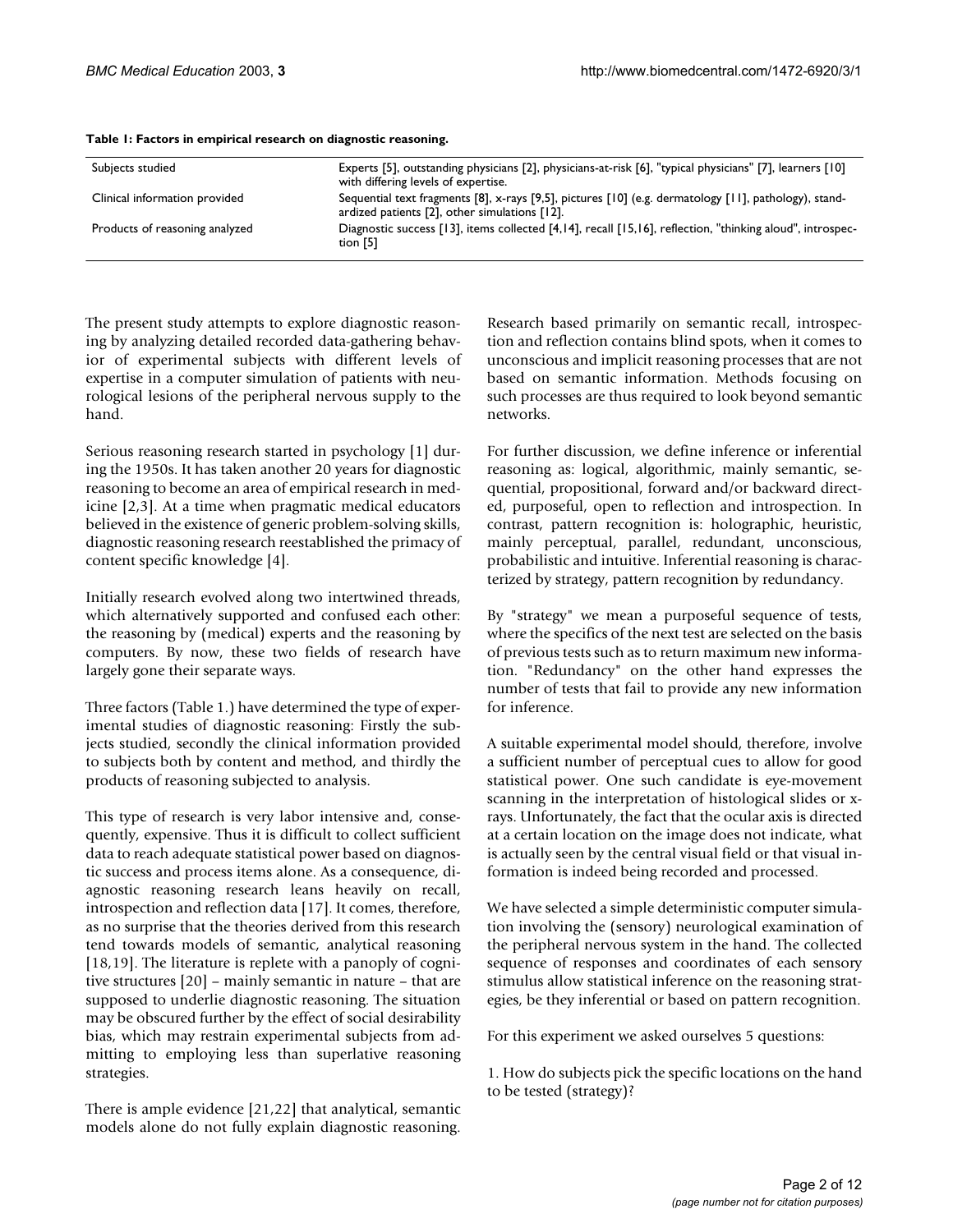

#### **Figure 1**

MCQ score and diagnostic accuracy fort the experimental groups. The values for psychology students in their initial session and in the second session, one week later, are plotted separately.

2. How many additional points in excess of what is required for strict inference, do they test before reaching a diagnosis (redundancy)?

3. How often is the selected diagnosis correct (accuracy)?

4. How are strategy, redundancy and accuracy related to knowledge and practice?

5. How are strategy, redundancy and accuracy affected, if subjects receive additional clinical information (symptoms and history) that is concordant, neutral or discordant with respect to the sensory pattern?

The key to answering these questions is the ability to quantify the information revealed by each successive sensory test. The accepted measure of information content is entropy, as introduced by Claude Shannon [23] in 1948 (Appendix A, see Additional file 1). Specifically, it indicates the potentially available information not yet revealed by the test sequence. An entropy value of 1.0 indicates that none of the available diagnostic information has yet been revealed and that all diagnostic possibilities are still equally likely. Conversely, an entropy value of 0.0 indicates that all relevant diagnostic information has been revealed and that only one diagnosis remains possible.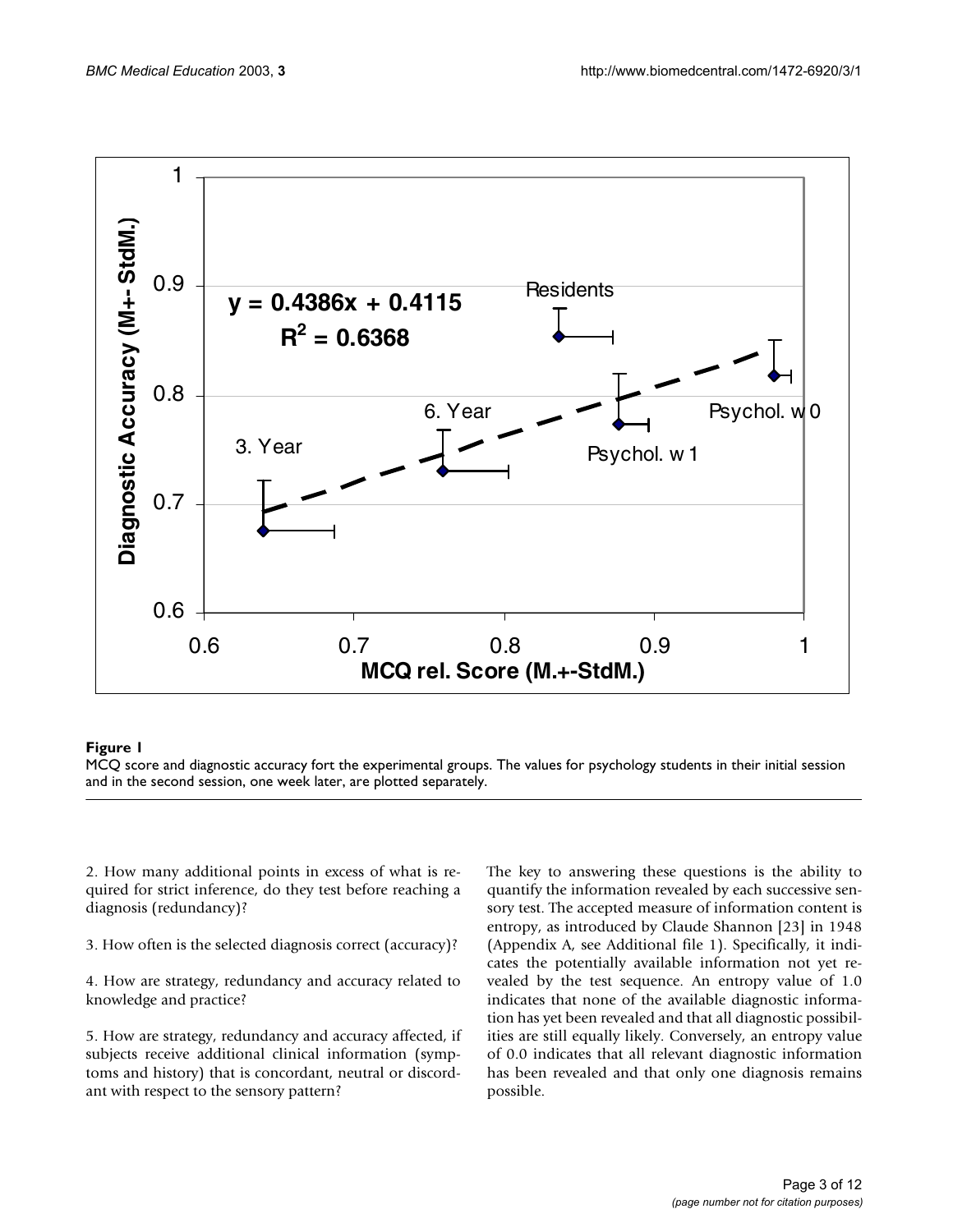| <b>Source</b>          | df   |        | Sig. |  |
|------------------------|------|--------|------|--|
| <b>CONCORD</b>         |      | 17.392 | .000 |  |
| LEVEL                  |      | 12.720 | .000 |  |
| <b>CONCORD * LEVEL</b> | 6    | 2.877  | .009 |  |
| Error                  | 1454 |        |      |  |
| Total                  | 1466 |        |      |  |
| Corrected Total        | 1465 |        |      |  |

<span id="page-3-0"></span>**Table 2: Diagnostic Accuracy – Results of ANOVA: Tests of between sequence effects**

Entropy does not attempt to estimate or model the current state of a typical diagnostician's knowledge regarding the case. It indicates simply, how much information has been revealed to an ideal inference engine. This allows us to demonstrate the gap that exists between the information content revealed and the information actually used by the diagnostician.

If an individual sensory test ("pin prick") does not change entropy, the test adds no new information – it is redundant. Thus redundancy is defined as the total number of sensory tests in a sequence that did not alter entropy.

The faster a subject accumulates sufficient information to arrive at the correct diagnosis, the more efficient is his diagnostic strategy. Quantitatively, this is indicated by a smaller area under the entropy/number-of-test curve (Figure 6).

A subject's strategy can be strictly inferential (i.e. no redundant tests), in which case it is automatically optimal, subjects could systematically attempt to refute the apparently likeliest hypothesis (Popperian strategy) or, as happens often in reality, they may try to confirm those abnormal findings that support their currently favorite hypothesis.

To determine, which information gathering strategy was used, three measures were calculated: (i) how quickly relevant information was collected as expressed by the area under Shannon's entropy as a function of the number of tests; (ii) the specific number of refutations of discordant cues (Refutation matrix, Appendix B, see Additional file 2); and (iii) the excess of confirmatory testing (Confirmation matrix, Appendix C, see Additional file 3).

# **Methods**

Seven familiar neurological patterns of sensory loss in the hand were simulated: C6, C7 and C8 nerve root injury, radial, median and ulnar nerve lesion and poly-neuropathy. Photographs of the dorsal and volar aspects of either the left or right hand were displayed on the screen. With mouse clicks subjects could "test" individual points on the hand. Depending on the location tested and the underlying predetermined diagnosis, one of three verbal responses was returned deterministically in a small pop-up window at the point tested:

- "it feels normal",
- "it feels different", or
- "I can hardly feel it".

The simulation ran as a Java applet within a regular Web page. Subjects were not provided with feedback regarding individual diagnoses during the actual experiment; they did, however, receive detailed feedback after they had completed all the cases.

Each pattern was presented in the context of additional clinical information (symptoms, history and a functional photograph of the hand) concordant, neutral or discordant relative to the sensory pattern. The additional clinical information was relatively bland, providing only subtle suggestions as to the actual diagnosis whether concordant or discordant, although the concordant information was more specific. The neutral items contained no clues. For example, the discordant cases of radial and median nerve deficits had a history vaguely suggestive of a mild cervical injury. Sensory patterns and additional clinical information were repeatedly checked by experienced neurologists for realism.

The experimental subjects consisted of a convenience sample of 23 psychology students, 21 3rd year medical students, 21 6th year medical students (Switzerland has a six year medical curriculum; during the first two years students concentrate on basic sciences) and 21 senior neurology residents. The junior medical students had studied neuroanatomy, but were unfamiliar with the detailed sensory patterns and clinical pictures. They had never practiced sensory examination. Senior medical students had studied sensory patterns, had limited knowledge of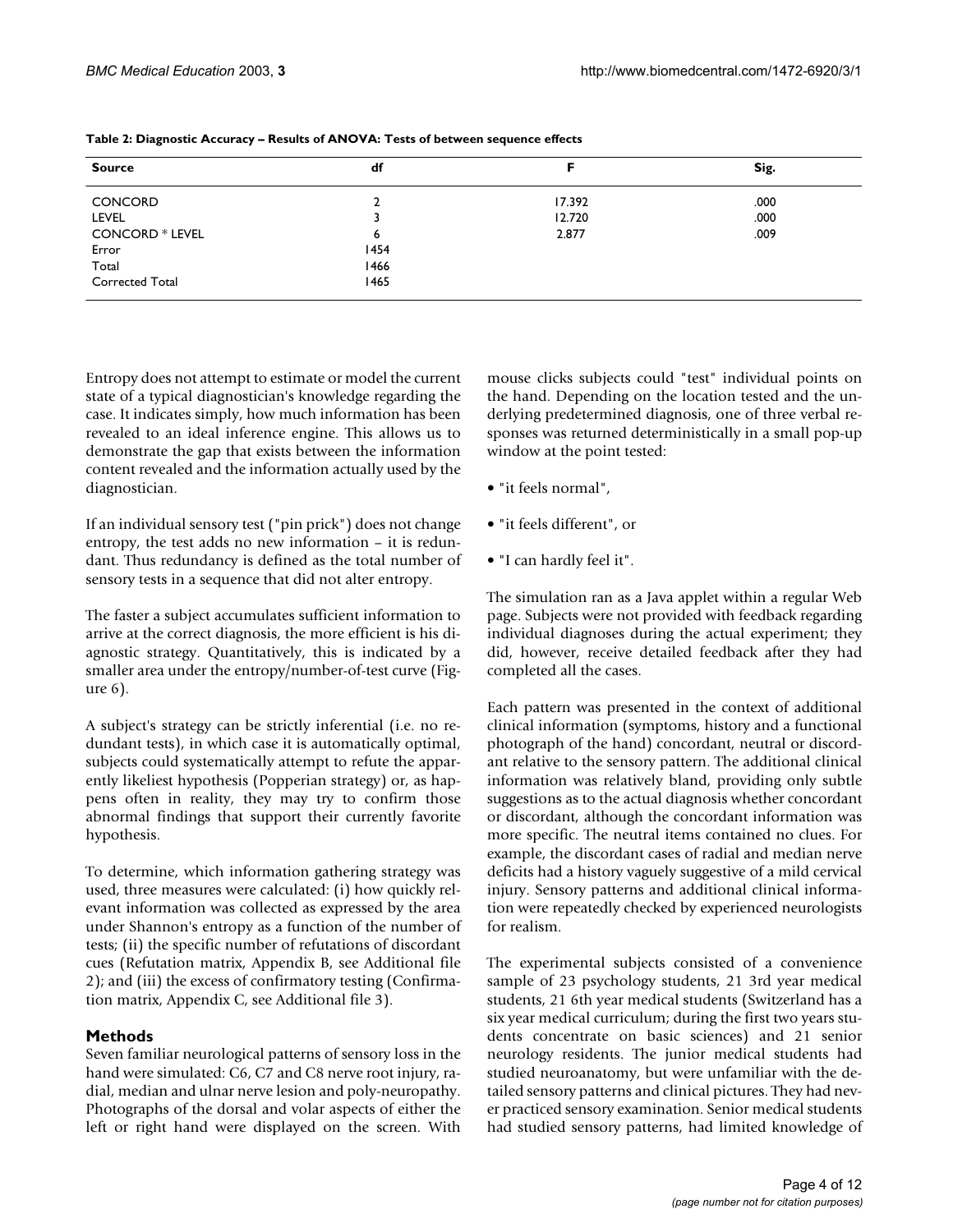

#### **Figure 2**

Estimated marginal means of diagnostic accuracy as function of the level of training and the degree of concordance.

clinical pictures and had been introduced to sensory testing. Neurology residents acted as substitute experts, since we were not able to recruit sufficient certified neurologists. The psychology students served as a control group with roughly matching intelligence but no medical education. Psychology students knew neither neuroanatomy nor clinical pictures. Neither had they been taught sensory examination. They were exposed to visually presented maps of the sensory patterns as part of the experimental protocol.

Psychology students participated in two sessions one week apart, the rest in one session each. In their first session psychology students were shown the seven patterns as visual maps together with diagnostic labels during 15 minutes. Otherwise all sessions followed the same sequence: (i) an MCQ test of the seven patterns presented visually as sensory maps; (ii) a single practice case that was not recorded; (iii) a series of 12 cases each for the psychology students and 15 cases each for the rest in a balanced block design. As result of an oversight, the blocks were not perfectly balanced across the 21 possible combinations (6  $\times$  7 / 2). There were only seven unique blocks each with three different sequences of cases. Altogether, all 21 cases occurred with equal frequency for each group. We do not, therefore, believe that this error introduced any significant bias.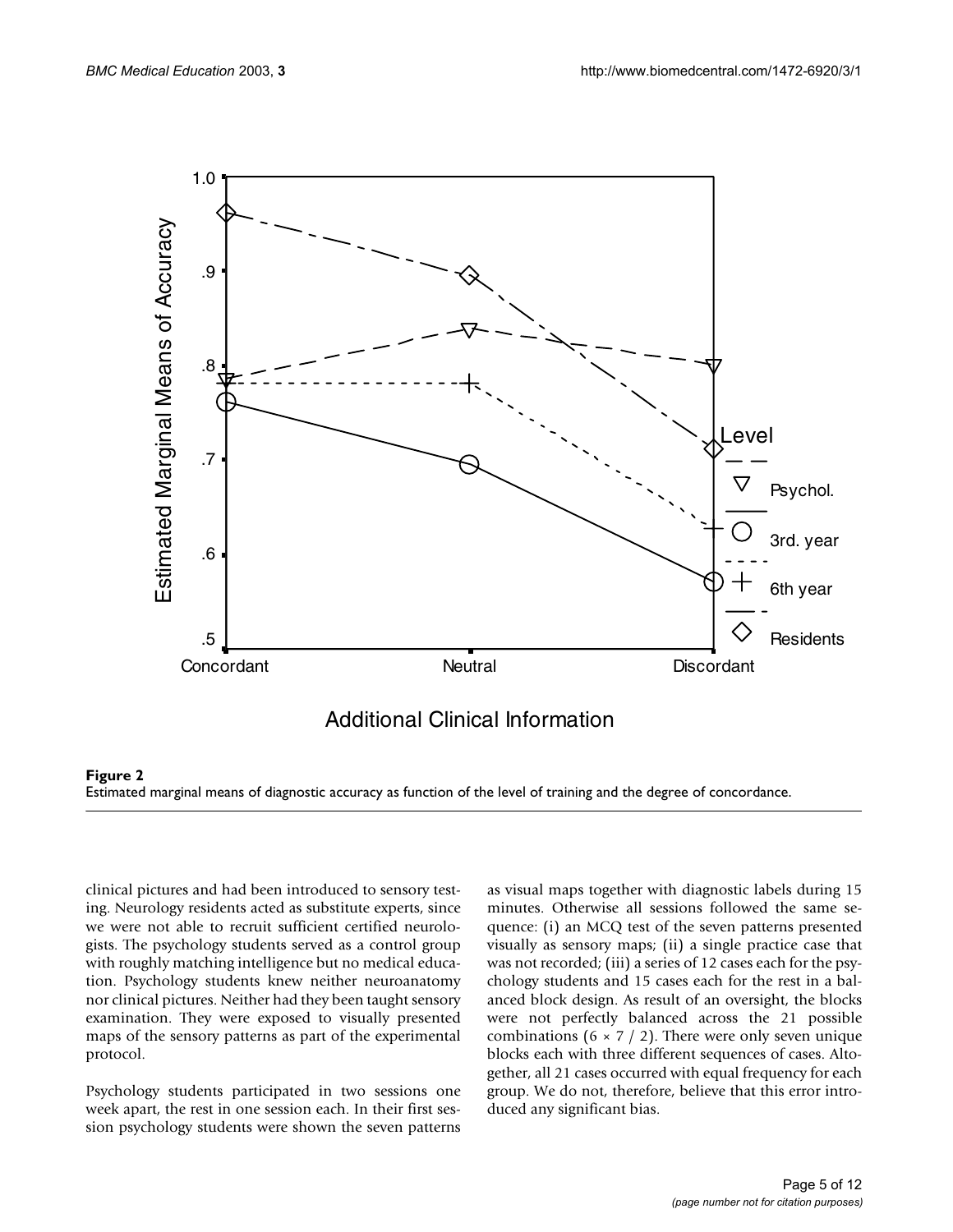![](_page_5_Figure_2.jpeg)

![](_page_5_Figure_3.jpeg)

After each test subjects had the option of picking a diagnosis from a menu and proceeding to the next case. As part of a further study to be reported separately, the test sequence was interrupted automatically at 5, 10, 20 and 40 tests. Subjects were then asked to indicate their current best estimates for the likelihood of each diagnostic hypothesis.

Test coordinates and time since the previous test were stored test by test for the whole case sequence in the client side Java applet and sent to the Web server as part of the active server page request, upon the selection of a specific diagnosis. Data were automatically stored in a relational database (Microsoft Access) keyed to case and subject. After completion of the experimental phase of the study, data were preprocessed by means of a Microsoft Visual Basic program to determine the expected findings at each point tested for the actual diagnosis as well as for the alternative hypotheses. These results were again stored in a relational table. Based on these findings, plausibility, entropy, redundancy, refutation- and confirmation-counts were calculated with a second MS-VB program (Method described in Appendix A, B & C, see additional files 1, 2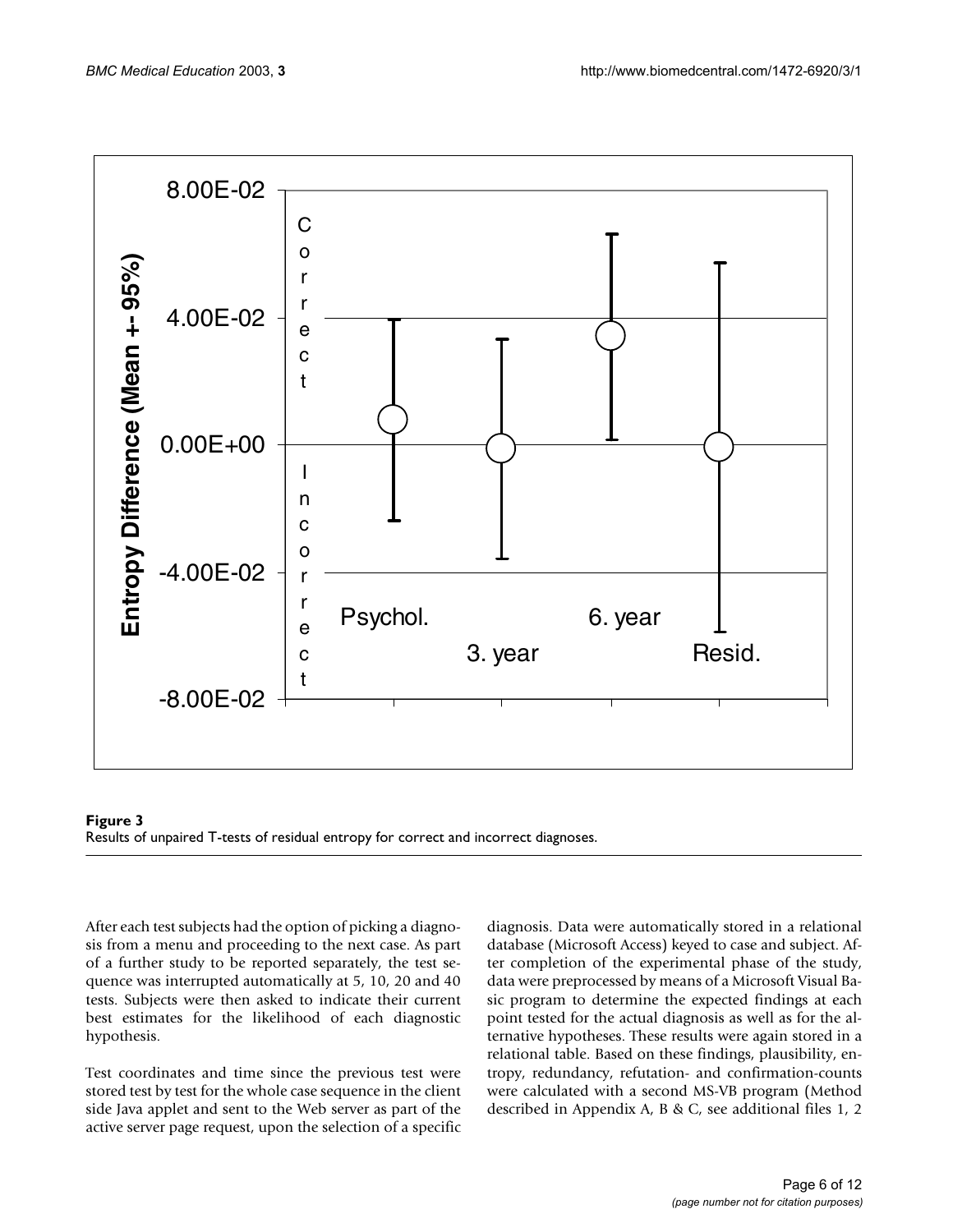| <b>Source</b>   | <b>Dependent Variable</b> | df   | F       | Sig. |
|-----------------|---------------------------|------|---------|------|
| Model           | Redundancy                | 2    | 207.878 | .000 |
|                 | Area                      | 2    | 160.755 | .000 |
| <b>LEVEL</b>    | Redundancy                |      | 46.174  | .000 |
|                 | Area                      |      | 16.524  | .000 |
| <b>CONCORD</b>  | Redundancy                |      | 15.078  | .000 |
|                 | Area                      |      | .539    | .583 |
| LEVEL * CONCORD | Redundancy                | 6    | 2.216   | .039 |
|                 | Area                      | 6    | .974    | .441 |
| Error           | Redundancy                | 1416 |         |      |
|                 | Area                      | 1416 |         |      |
| Total           | Redundancy                | 1428 |         |      |
|                 | Area                      | 1428 |         |      |

<span id="page-6-0"></span>

|  |  | Table 3: Results of MANOVA: Tests of Between-Sequence Effects |  |
|--|--|---------------------------------------------------------------|--|
|  |  |                                                               |  |

and 3). SPSS was used for the statistical analysis of these derived dependent variables.

For each subject the knowledge of sensory patterns was calculated as the ratio of correctly identified patterns over seven, the total number of patterns in the multiple choice exam. Diagnostic accuracy was calculated for each subject as the ratio of correct diagnoses over total cases processed.

Psychology students participated in two sessions with 12 cases each thus diagnosing a total of 24 cases. Since only 21 unique cases existed, each of these subjects encountered three of 21 cases twice. Using a random number generator, either the first or second of these double cases was dropped from further analysis.

# **Results**

A total of 1,428 sequences with 27,524 test points were analyzed. In 17 sequences subjects guessed the diagnosis without performing any tests. Residents guessed 12 concordant cases correctly. Students guessed three of the remaining five sequences incorrectly. The two correct guesses were in concordant cases, one by a 3rd and one by a 6th year student.

Group means of MCQ scores and diagnostic accuracy correlate well (Fig. 1). For psychology students the mean values for the initial and follow-up session one week later were calculated separately. Diagnostic accuracy of residents is higher than one would expect from the knowledge of patterns alone.

The diagnostic accuracy of the diagnosis is examined by ANOVA (Table [2](#page-3-0)). Diagnostic accuracy is affected significantly both by the level of training and the degree of concordance.

The diagnostic accuracy of psychology students is not affected by the degree of concordance, while the accuracy of the residents is significantly eroded by discordant information (Fig. 2).

Discordant cases form a homogeneous subset against neutral and concordant cases at  $\alpha$  = 0.05. The level of training does not separate into homogeneous subsets.

For all four groups of experimental subjects the residual entropy does not differ significantly for cases diagnosed correctly and incorrectly (Fig. 3). The 6th year students, in fact, show borderline increased entropy (lower certainty) for correct diagnoses. Diagnostic errors, therefore, do not appear to be due to insufficient information gathering but rather to flawed reasoning.

Area under the entropy curve and redundancy were examined by MANOVA (Table [3\)](#page-6-0).

Both level of training and degree of concordance have a significant effect on redundancy. But the area under the entropy curve depends only on the level of training, not the degree of concordance. Post hoc analysis (Scheffé test) shows the area under the entropy curve to split up into two homogeneous subsets: 3rd year medical students versus the rest. Redundancy splits into three homogeneous subsets: 3rd year students, residents, and 6th year medical together with psychology students as a middle group.

In regards to degree of concordance, redundancy splits into two homogeneous subsets: concordant versus neutral and discordant.

The redundancy of psychology students is not affected by the additional clinical information – they do not recog-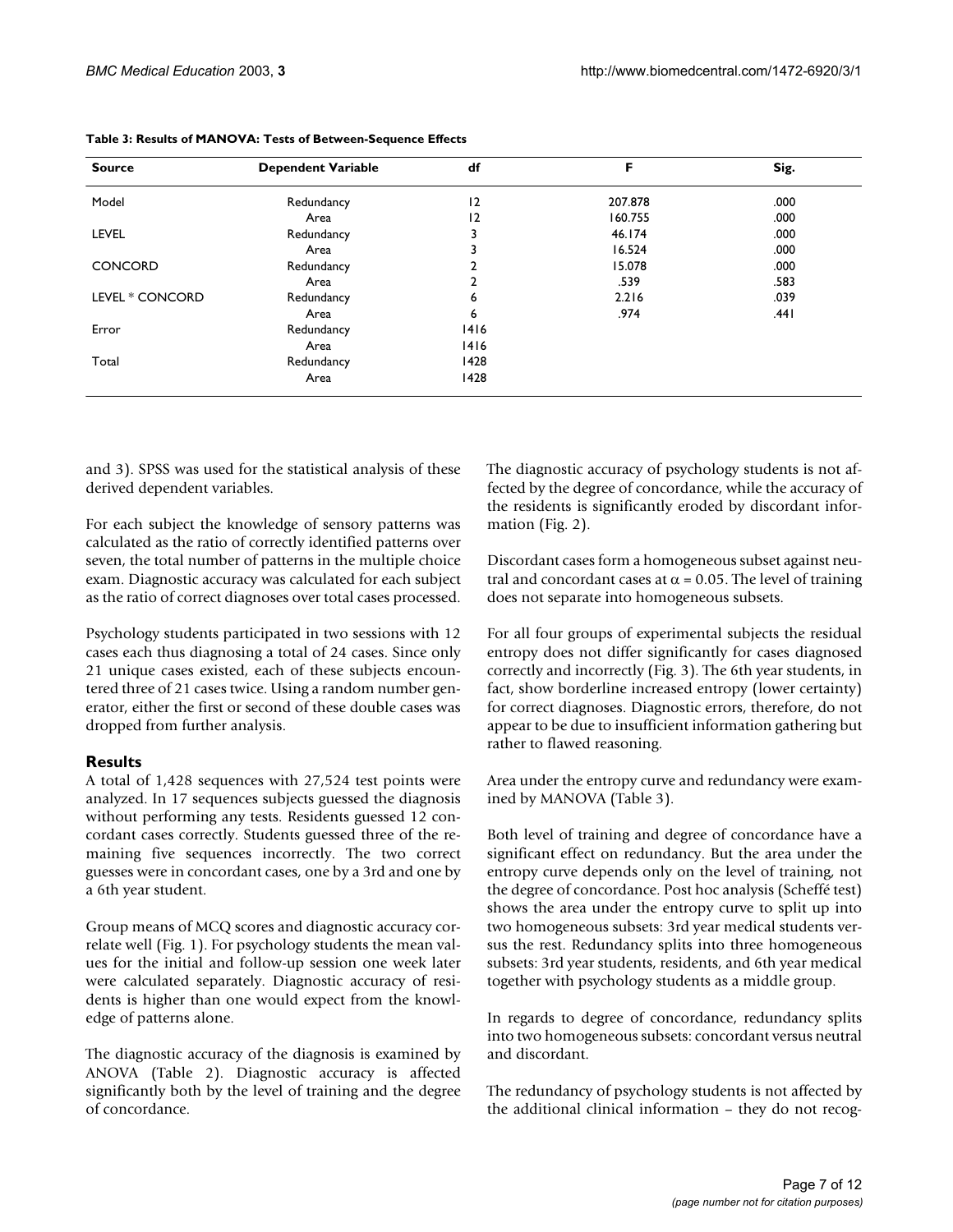![](_page_7_Figure_2.jpeg)

![](_page_7_Figure_3.jpeg)

nize its implication (Fig. 4). For the residents, on the other hand, it affects redundancy by almost a factor of three.

For the area under the entropy curve (strategy), the effect of either the level of training or the degree of concordance is less clear cut (Fig. 5).

It is obvious, though, that 3rd year medical students show least evidence of strategy, independent of additional clinical information.

To test whether subjects specifically attempt to refute the diagnostic hypotheses suggested by the additional clinical information in the discordant cases, we employ Popperian analysis (Table [4](#page-8-0)) as described in Appendix B (see Additional file 2).

Psychology and 3rd year medical students are not affected by the additional discordant clinical data. They don't know enough about the clinical syndromes.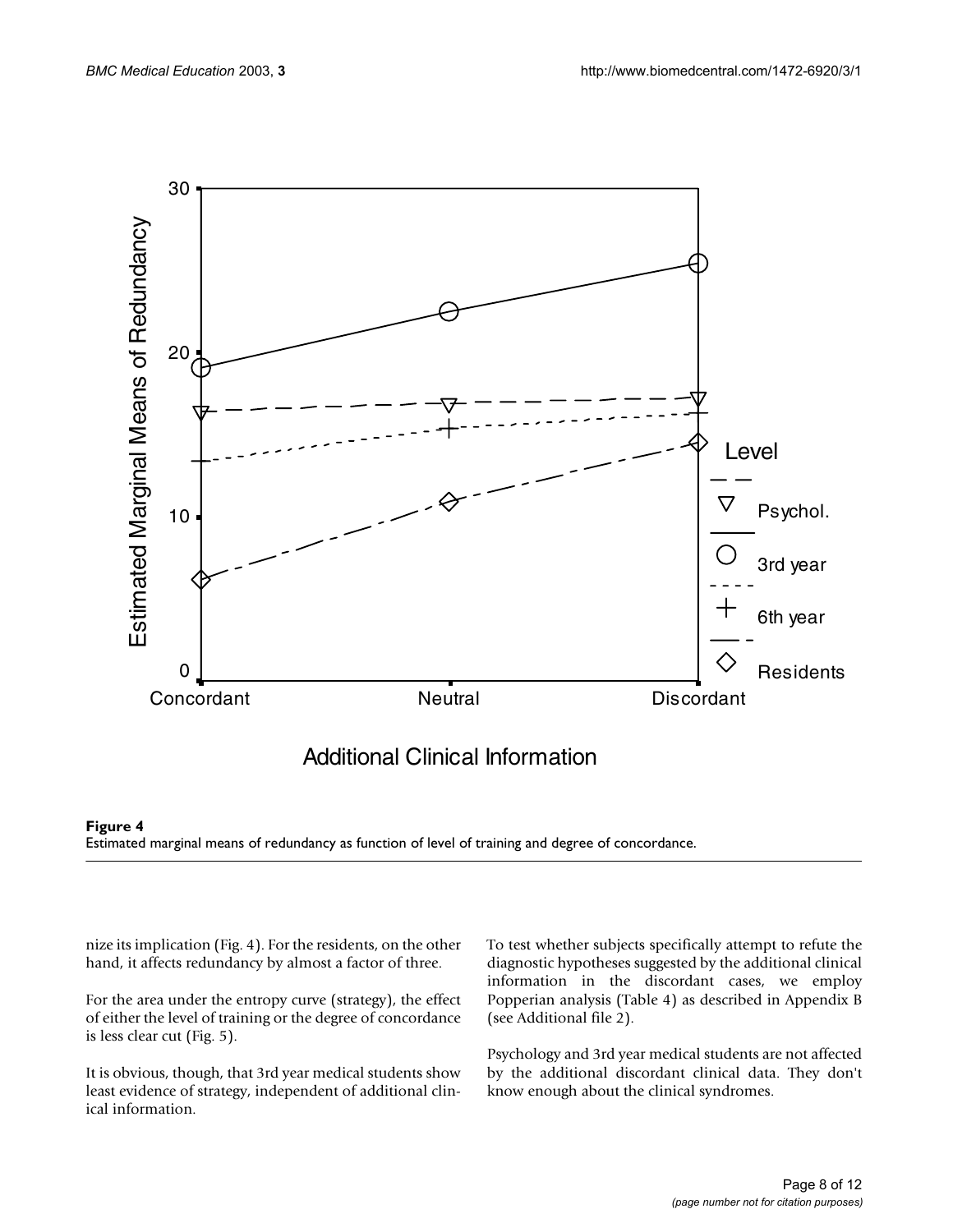![](_page_8_Figure_2.jpeg)

# Additional Clinical Information

#### **Figure 5**

Estimated marginal means of area under the entropy curve as function of the level of training and the degree of concordance.

<span id="page-8-0"></span>

|                          | Psychol. | 3. Year | 6. Year | <b>Residents</b> |
|--------------------------|----------|---------|---------|------------------|
| Chi-Square               | .225     | 0.263   | 20.282  | 7.385            |
| p-Value                  | n.s.     | n.s.    | < 0.001 | < 0.01           |
| <b>Common Odds Ratio</b> | 1.030    | 0.985   | 1.168   | I.I I I          |
| <b>Redundancy Ratio</b>  | 1.012    | 1.129   | 1.059   | 1.266            |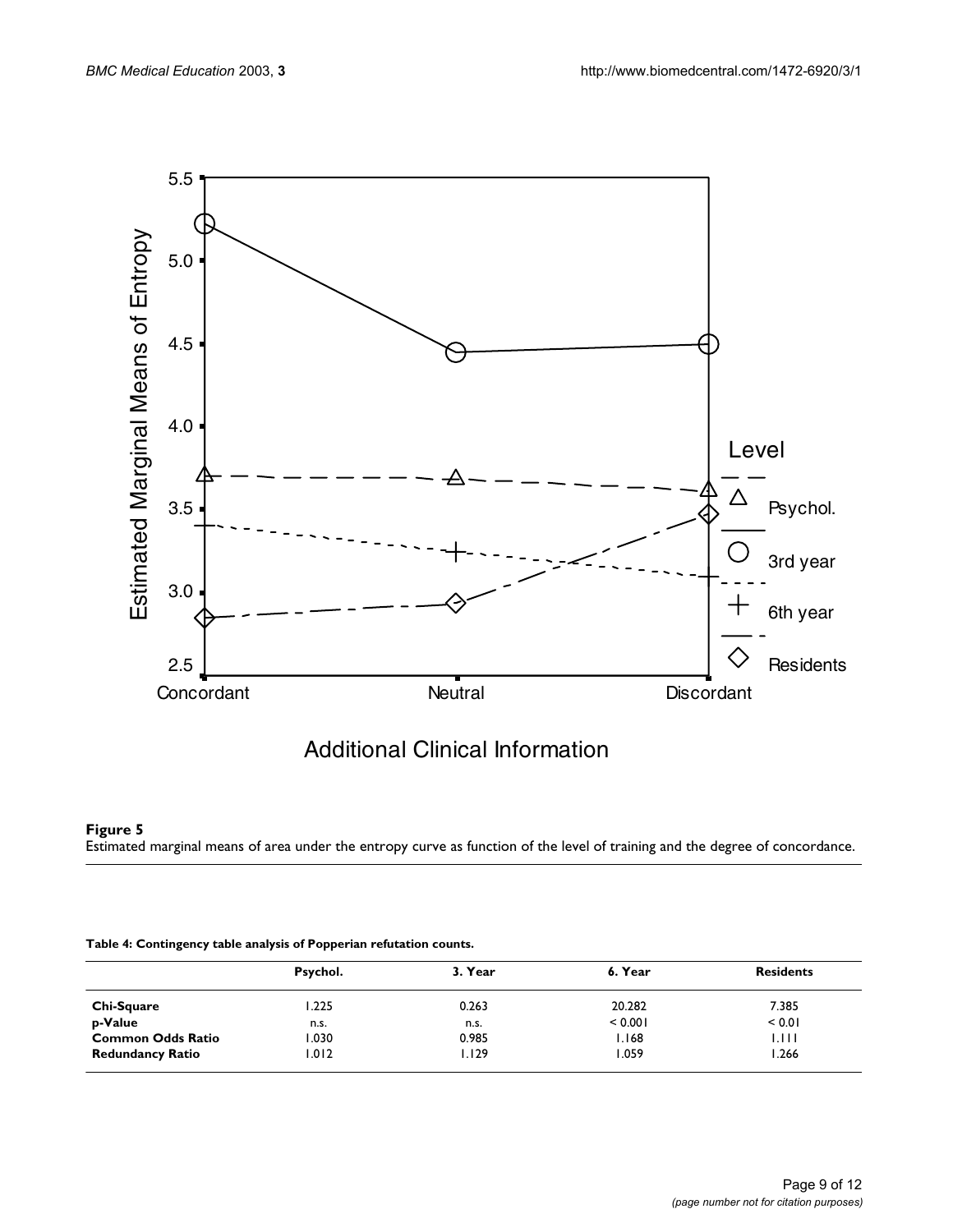|          | Ratio actual/expected | $\chi$ | p-Value |  |
|----------|-----------------------|--------|---------|--|
| All      | 1.57                  | 2084.3 | < 0.001 |  |
| Psychol. | l.65                  | 873.5  | < 0.001 |  |
| 3. year  | 1.52                  | 549.0  | < 0.001 |  |
| 6. year  | 1.51                  | 368.1  | < 0.001 |  |
| Resid.   | 1.55                  | 313.1  | < 0.001 |  |
| Concord  | 1.61                  | 690.0  | < 0.001 |  |
| Neutral  | 1.54                  | 648.0  | < 0.001 |  |
| Discord  | I.56                  | 756.3  | < 0.001 |  |

<span id="page-9-0"></span>**Table 5: Chi-square, significance and estimated ratio of actual over expected confirmatory tests.**

Residents and 6th year students show a significant though small attempt at refuting the clinically suggested diagnoses. The excess of specific refutations is about 11% for residents and 17% for 6th year students respectively (Common Odds Ratio).

There is a significant difference in the increase of redundancy between residents and 6th year students:  $\chi^2$  = 17.24; p < 0.001; C.O.R. = 1.24. In other words, in the presence of discordant information 6th year students seem to use more strategy while residents rely more on redundancy. This could be explained by the "intermediacy effect".

Finally, we looked for evidence of confirmatory testing (Appendix C see Additional file 3). In fact, confirmatory testing seems to be a stable feature, independent of level of training or degree of concordance (Table [5](#page-9-0)).

The tendency to selectively confirm expected hypotheses rather than testing randomly or refute alternative hypotheses appears inherent in this diagnostic reasoning experiment.

#### **Discussion and Conclusions**

Diagnostic accuracy, strategy and redundancy depend primarily on the knowledge of sensory patterns and associated syndromes. The effect of knowledge on accuracy and redundancy appears to be stronger than on strategy. In fact, effective data-gathering strategies seem to play a minor role. Even where appropriate, little refutation of alternative hypotheses occurs. Just the opposite: confirmatory testing seems to be dominant.

In addition, both accuracy and redundancy, but not strategy appear to depend on practice independently from knowledge.

These results appear somewhat counterintuitive. Experts should have vastly better problem-solving strategies than novices. True, in the real world, experts also have an edge on knowledge. The knowledge spread in our experiment was insufficient to demonstrate that aspect.

There might be another explanation, however. In our experiment, to reach a diagnosis by inference requires not only the seven diagnostic hypotheses to be present in short-term memory, but also the roughly seven tests in strategically placed locations and their combinations must be available at all times. In other words, for purely inferential diagnostic reasoning one needs to operate on approximately 49 items or 5.6 bits of information. As George A. Miller [28] has shown the capacity of short term memory is only about seven items or 2.8 bits of information. The scope of short-term memory, therefore, would appear insufficient to support pure inference. Short of using memory substitutes, such as paper and pencil, the only alternative is to resort to what Miller refers to as "recoding" – an implicit reasoning strategy. This is a hypothesis that requires further testing.

It remains surprising, however, that the psychology students were able to set up an efficient recoding scheme after only 15 minutes' training that allows easy shifting from overt to latent pattern recognition.

The reported findings may also have implications for teaching and assessment. If the rate limiting factor for inference is the number of items that have to be kept in short term memory, teachers can assist learners by constructing diagnostic trees that involve only two or three branches at each decision point, rather than long lists of differential diagnoses. Such cognitive structures correspond to Bordage's [29] key features or Mandin's schemes [30].

In the assessment of diagnostic reasoning, redundancy of requested information appears as a second independent, sensitive measure of competence besides the accuracy of the diagnosis.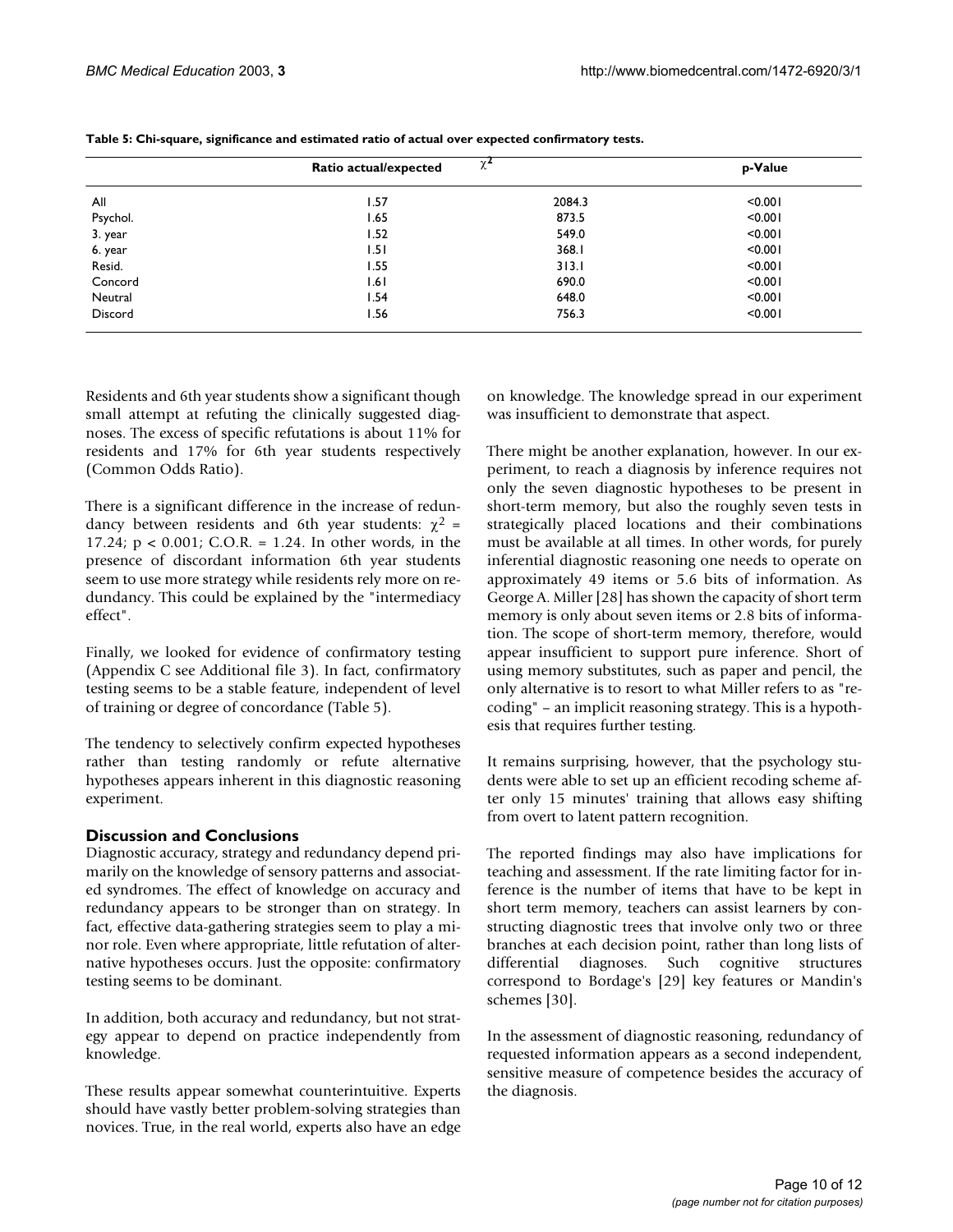![](_page_10_Figure_2.jpeg)

#### **Figure 6**

Example of one illustrative sequence. For all diagnoses except D4 the plausibilities successively disappear. Correspondingly, the entropy falls from 1.0 to 0.0. After seven tests total certainty exists.

| Table 6: Popperian refutation matrix for the seven discordant cases. The '+' indicates the cells favored by the discordant information, |  |
|-----------------------------------------------------------------------------------------------------------------------------------------|--|
| whereas the '-' designates non-favored cells.                                                                                           |  |

|                     |                |           | Diagnostic Hypotheses |    |           |                          |    |    |
|---------------------|----------------|-----------|-----------------------|----|-----------|--------------------------|----|----|
|                     |                | C6        | C7                    | C8 | Ra        | Me                       | UI | Pn |
| Actual<br>Diagnoses | C <sub>6</sub> | 0         |                       |    | $\ddot{}$ | $\ddot{}$                | ÷  | +  |
|                     | C7             |           |                       |    | ÷         |                          |    |    |
|                     | C8             |           |                       |    |           |                          |    |    |
|                     | Ra             | $\ddot{}$ |                       | +  |           |                          |    |    |
|                     | Me             | $\ddot{}$ |                       |    |           |                          |    |    |
|                     | UI             |           |                       |    |           |                          | 0  |    |
|                     | Pn             | -         |                       | +  |           | $\overline{\phantom{a}}$ |    |    |